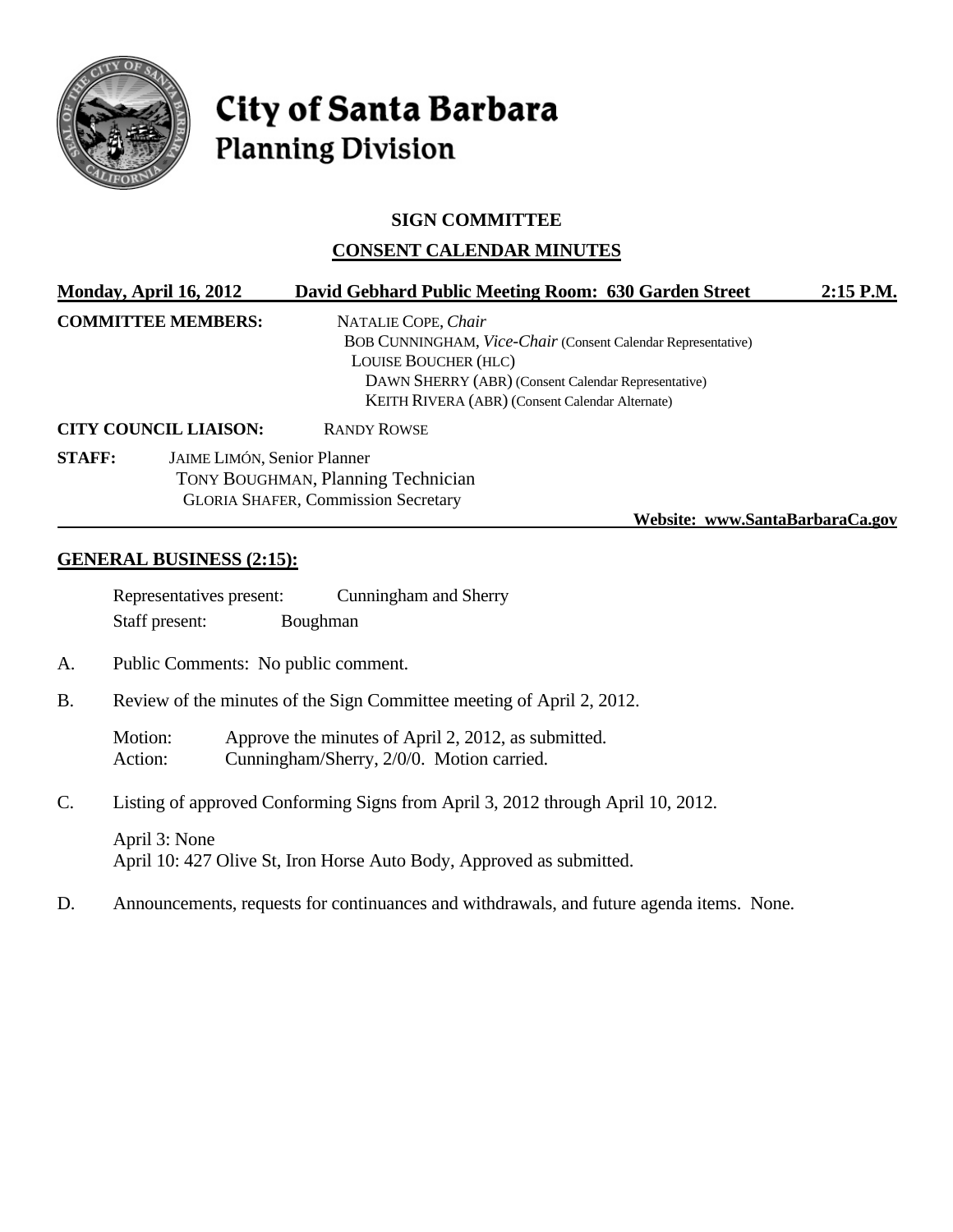# **NEW ITEM**

#### A. **120 S HOPE AVE E-144** C-2/SD-2 Zone

| Assessor's Parcel Number: 051-010-014 |                 |
|---------------------------------------|-----------------|
| <b>Application Number:</b>            | SGN2012-00043   |
| <b>Business Name:</b>                 | La Cumbre Plaza |

(Proposal for three new identification ground signs and replacement of three existing identification ground signs for La Cumbre Plaza. Two new 25.5 square foot, externally illuminated ground signs are proposed for La Cumbre Road and one 25.5 square foot ground sign is proposed for State Street. The existing ground sign at Calle Real is proposed to be replaced with a 13.5 square foot ground sign. The two existing ground signs at Hope Avenue are proposed to be replaced with two new 17.5 square foot, externally illuminated ground signs. Exceptions are requested to allow more than one ground sign on the La Cumbre Road frontage, to allow more than one ground sign on Hope Avenue, and to allow a new ground sign on State Street to be located less than 75 feet from an existing ground sign for Panera Bread.)

## **(Concept Review only. Project requires exception findings.)**

Continued indefinitely to Sign Committee with the following comments:

- 1) General comments: Additional complex identification signage at street frontages for La Cumbre Plaza is supportable. The proposed lanterns are great, confirm with staff that the height of lanterns is not included in sign height because they exceed six feet.
- 2) New sign at State Street: Study a sign that works with the existing tree, removal of the tree is unacceptable. The support brackets appear weak, study a 3-dimensional bipod approach. Study curving the ends of sign panel.
- 3) Two new signs at La Cumbre Road: The support brackets appear weak, study a 3-dimensional bipod approach. Study curving the ends of sign panels. The southern sign is approvable. Study the location of the northern sign near the existing tree.
- 4) Replacement signs at Hope Avenue: The new signs on Hope Avenue are approvable. Study the heights of the proposed palms with regard to the canopies of the adjacent Tipuana trees.
- 5) Replacement sign at Calle Real ("Sears hill"): The sign panel should not be curved. Conceal the light fixture. Restore the landscaping.

## **NEW ITEM**

#### B. **609 N MILPAS ST** C-2 Zone

| Assessor's Parcel Number:  | 031-181-011   |
|----------------------------|---------------|
| <b>Application Number:</b> | SGN2012-00042 |
| <b>Business Name:</b>      | Subway        |
| Applicant:                 | Cheryl Loyd   |

(Proposal to replace the existing face-lit channel letter wall sign with a new 5.65 square foot face-lit wall sign for Subway's new font, and replace the existing wood projecting sign with a new 3.125 square foot internally-illuminated projecting sign using the existing bracket. The linear building frontage is 22.00 feet. The allowable signage is 11.00 square feet.)

Approved as submitted.